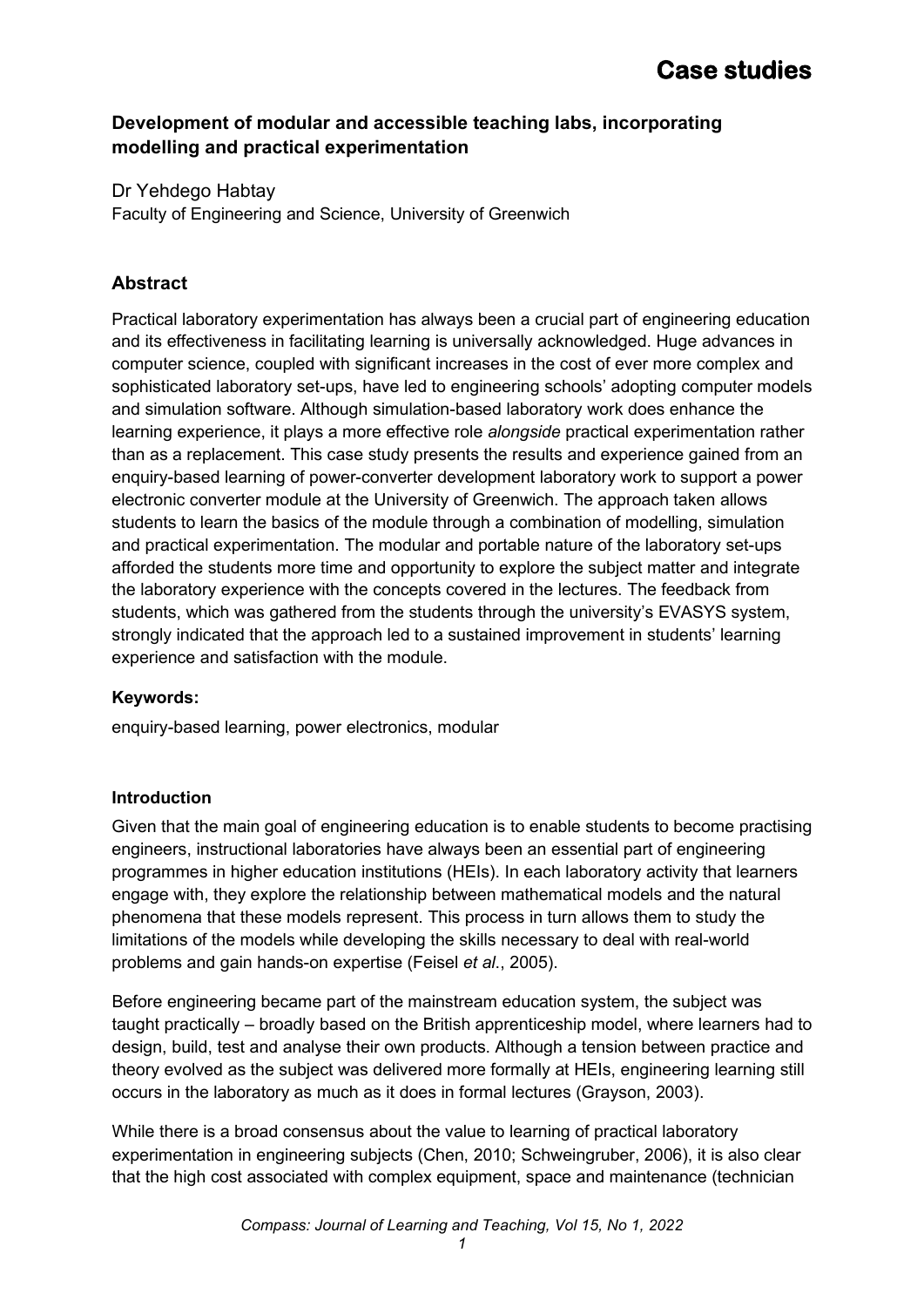time) as well as safety concerns have forced institutions to look for cheaper and simpler alternatives (Gomes and Bogosyan, 2009). The huge advances in technology that have made it possible to measure and manipulate complex parameters have also resulted in complex systems requiring highly trained technicians who are difficult to hire and command high salaries (Feisel, 2005). This has led to a decline in the provision of practical laboratories and a consequent significant development in software-based modelling and simulation packages. A recent addition to this endeavour is the concept (and some application) of virtual laboratories that attempt to leverage the huge advances in IT technology in order to bring to learners the traditional practical laboratory experience (Gustavsson *et al*., 2006).

Power electronics, which is largely application driven, is a complex subject, drawing concepts from electronics, embedded systems, electrical power, instrumentation, digital/analogue control theory and thermodynamics. Power electronics-based applications are also wide-ranging and include power supply for electronic devices, vehicular propulsion systems, industrial motor drives, electromechanical motion control, and grid integration of renewable energy resources (Emadi *et al*., 2008). The subject area of power electronics is multi-disciplinary and spans a variety of subjects, including circuits, signal analysis, electronics, digital control systems and semiconductor switching applications. Consequently, the subject is perceived as been difficult to tackle, owing to the variety of concepts involved (Emadi *et al*., 2008; Torrey, 1994). As grasping these disparate concepts is challenging for students, laboratory experimentation plays a huge role in assisting students to deal with the complexity involved (Balog, 2015).

Experimental laboratory activities, an important element of active learning, are widely used to support the theoretical concepts of power electronics and other complex topics in the field. Unfortunately, the usual lab equipment used in this field tends to be quite specialist in nature and consequently very expensive. Not only is its availability limited, but it is also mainly subject to input/output measurements ('black box'-type testing imposed by safety concerns) and this does limit the range of experiences the students can gain. The trend has increasingly been to adopt electronic simulations in place of physical experiments.

Unfortunately, laboratory provision for power electronics modules has also been affected by the persistent trend of rising cost that is prevalent in the wider engineering discipline. While many institutions still provide some practical experiments, the trend has been a move more towards software simulation packages (Matlab/Simulink, Spice etc.), web-based instructional tools such as Java applets, and virtual labs (sometimes referred to as remote labs).

Although there is a broad consensus that traditional lectures/tutorials supported by some laboratory experimentation (regardless of whether this is practical, simulated or virtual/remote) leads to improved learning, conducting controlled studies to determine whether practical or simulation-based laboratory leads to better learning experiences is problematic. Some studies have focused on educational objectives while others have prioritised different objectives and reached different conclusions (Ma *et al*., 2006; Finkelstein *et al*., 2005; Corter *et al*., 2007). A study conducted by Steger *et al*. (2020), which claims to have conducted controlled tests, reached the conclusion that practical laboratories resulted in statistically significant improvement in outcomes compared to simulation-based laboratories, though admittedly with some inevitable limitations.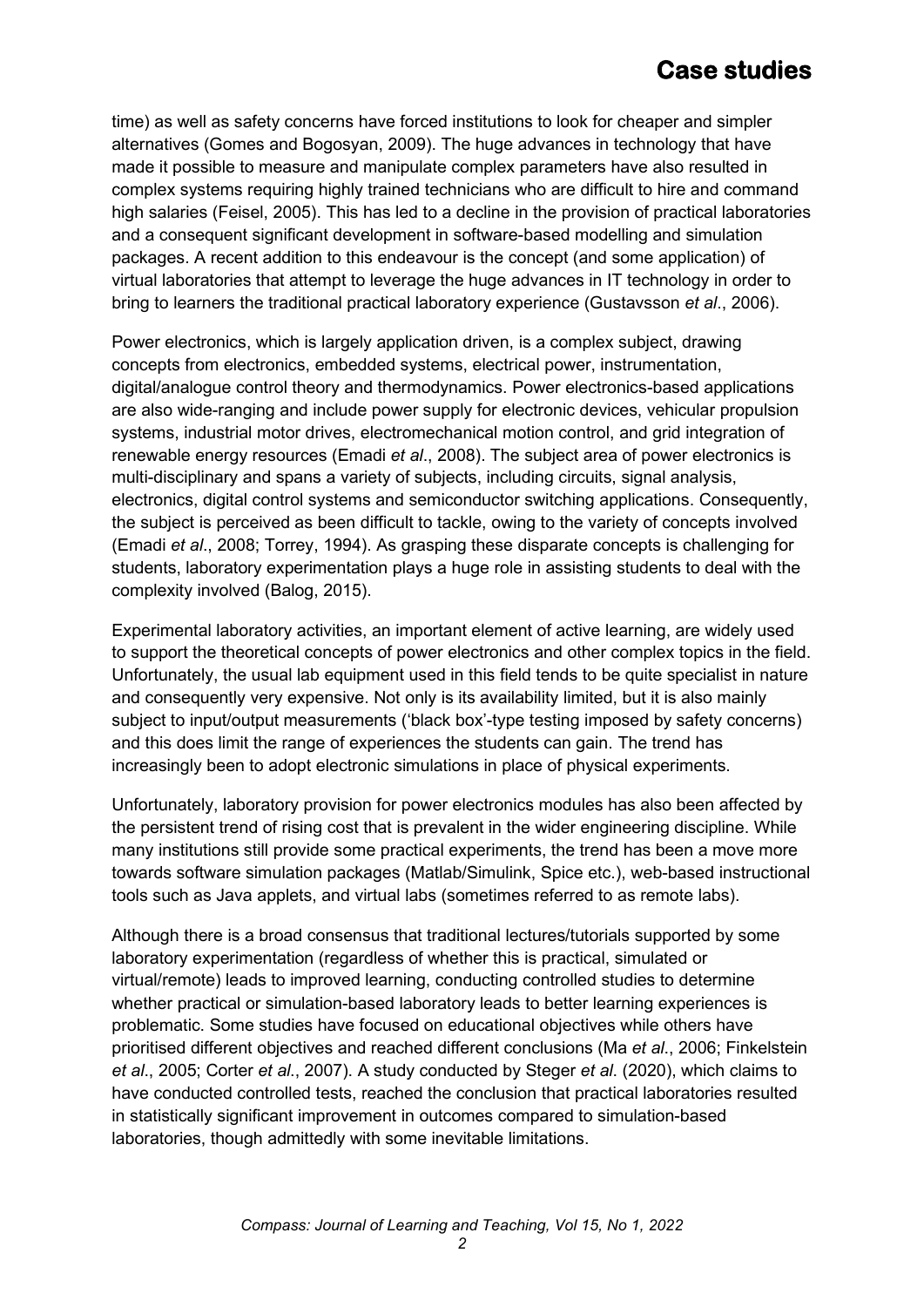Even when practical laboratories are used in power electronics education, there is a tendency – either on account of safety concerns or to deal with the complexity involved – to adopt a black-box approach, in which students put together pre-built modules to make a system. The weakness of this approach is that this limits students' understanding of what is involved in making these modules and systems (Balog and Chapman, 2012). A 'blue-box' approach, where the boxes are transparent, is sometimes used to enable students get some appreciation of the inner workings of the modules (Drofenik and Kolar, 2002).

More recently, project-based learning (PBL) has been shown to be very effective, especially for multi-disciplinary subjects such as power electronics (Medeiros *et al*., 2019). Although this approach seems to be used in advanced modules that follow other modules with similar content (as may be the case in integrated masters programmes), aspects of PBL may be mixed with instructional labs to enhance the experience of students undertaking traditional one-year MSc programmes. PBL, when implemented well, is particularly suited for enhancing students' creativity and engaging them in deep learning (Dym, 2005).

Thus, in this case study, I consider an approach that leverages the intrinsic advantages of a simplified and modular practical laboratory experimentation while maximising the advantages of modelling and simulation that use industrial-level embedded systems.

This case study presents the development of power electronics laboratory for an MSc module. The main objectives of the laboratory work were to:

- (i) support students' understanding of fundamental concepts relevant to the subject by using experimental work to link theory to applications;
- (ii) engage students in practical design of power-electronic circuits and thereby provide students with active learning experience;
- (iii) familiarise students with industry-standard simulation and design software that seamlessly link with practical testing through embedded electronics;
- (iv) make the laboratory kits more portable and give students, with progressive independence, more opportunities to use the kits to go through the process of design, implementation and testing.

### **The module and participants**

'Power Electronic Converters' is a fifteen-credit level 7 module. In this case study, the participants were mainly international students from different undergraduate programmes and with limited practical laboratory work experience. When the module was initially developed, the laboratory work consisted mainly of simulations using Matlab/Simulink and Spice and of a couple of practical labs using two set-ups that used the black-box approach. The feedback from the students clearly indicated that they would have very much appreciated having more hands-on laboratory work in the module. About twenty-five students were taking the module (a number which has recently increased significantly).

#### **Implementation**

The module was delivered over a twelve-week term in the winter/spring. Delivery was based on a two-hour lecture followed by two-hour laboratory/tutorial sessions on a weekly basis. For the purposes of the laboratory work, students were provided with a box of components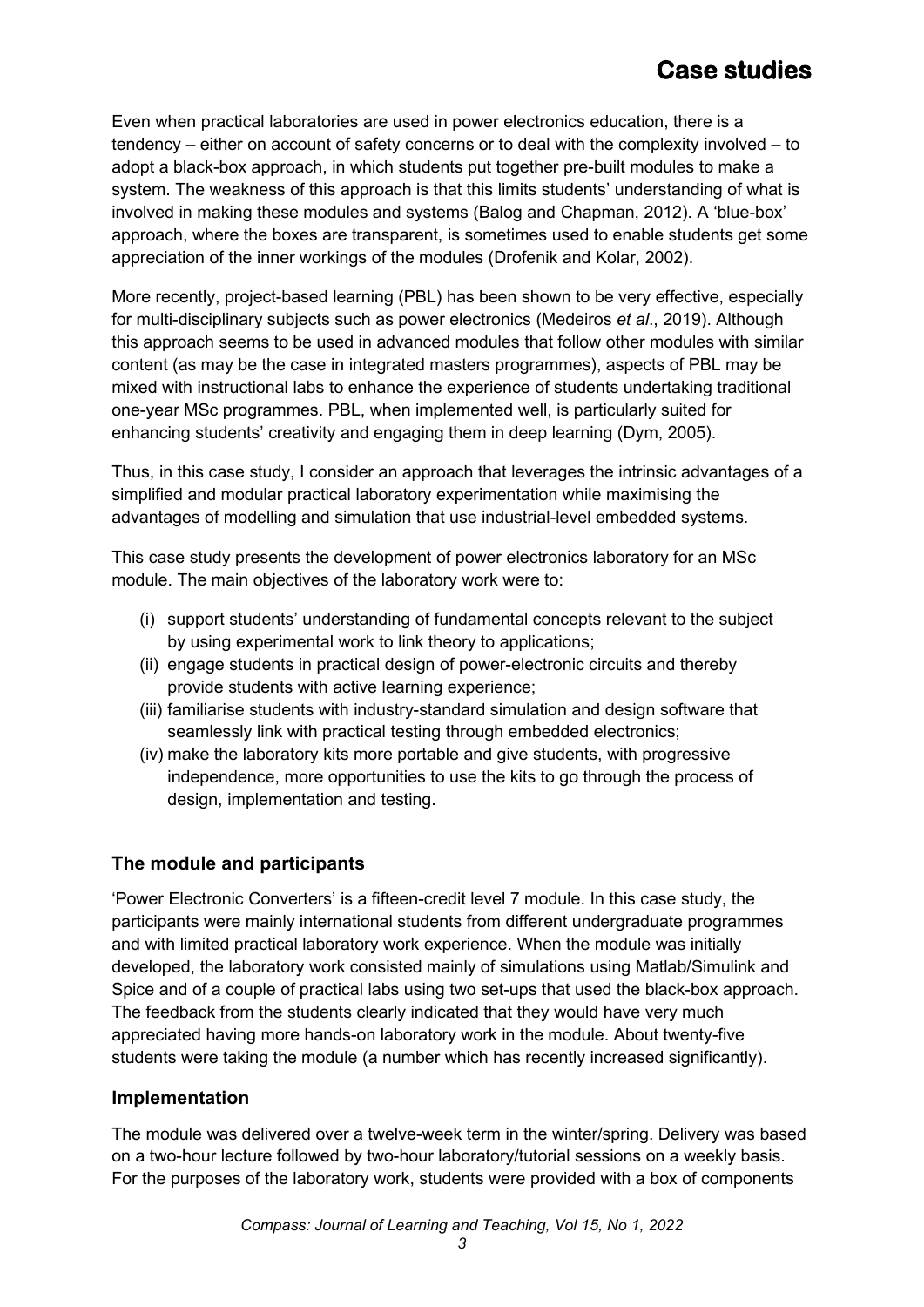needed to build the circuits, along with the list of names of the components. Four instruction sheets were also placed in the module shell in Moodle. Students were provided with access to two software packages: Matlab/Simulink, used for modelling/simulation studies, and Proteus, used for simulation and also to design electronic boards.

Each lab activity had two stages. The first stage was to model the circuits using the Matlab/Simulink platform. Once the students were happy with the analysis of the simulated results, they then proceeded to the next stage to design and test the circuits in Proteus, using manufacturer-specific products as provided in the instruction sheets and Arduino code. The Proteus files were then sent to the technicians, who produced the printed circuit boards (PCBs); the students populated these with components and completed the required soldering. Finally, practical testing was conducted using the Arduino micro controller and the populated PCB and circuit performance were demonstrated in front of instructors. The designs were deliberately kept low power to deal with low voltages, so that the lab activities could be implemented by students independently as take-home kits.

As the module was designed for MSc students, who came from different nations with varying levels of prior exposure to practical laboratory work, the tutorial/lab sessions in the first three weeks were used to train students in how to use basic laboratory tools safely and how to build models and simulate circuits using the available software. In the fourth week, they started engaging with the lab instruction sheets. In the first lab, the students tested (in simulation) different pulse width modulation (PWM) techniques in the Proteus software environment to switch the power semi-conductor devices. Afterwards, they directly generated the executable codes and loaded them on to the Arduino micro-controller. The students then, in week five, generated results and performed relevant analysis using digital oscilloscopes. As the students were given a mixture of power-electronic components in addition to the Arduino platform, they got involved in the detailed process of design and implementation, using appropriate component selection and analysis of various power electronic converters. This was very different and much more engaging for the students than the traditional black-box-based lab activities where the students passively observed input/output values. This was also the most likely scenario that the students would face in industry.

The module was delivered in such a way that the theoretical coverage was reinforced by corresponding modelling/simulation and practical lab activities. That the students were given pre-lab work through the instruction sheets and tutorial sessions helped them prepare for the lab as well as make the link between theory and lab activities. The following design/modelling/simulation work, based on Matlab/Simulink and Proteus, the students performed in their own time, with support from the instructor. Once they had completed these tasks, they proceeded to build and test the converters by making appropriate selection of components. Students' practical work was then demonstrated in formal lab sessions in weeks five, seven, nine and eleven. These weeks coincided with the completion of each lab sheet (used to give students feedback on their work). Although the students were encouraged to document their work and reflect regularly upon both it and the feedback from instructors, week twelve was also used to finalise their write-up and submit their logbooks. As such, the general pedagogical objectives of the module were laid out to follow an inquirybased learning process that supported different learning styles (Venkataramanan, 2004), such as those proposed by Kolb (1984). This was reinforced by the fact that the outcome of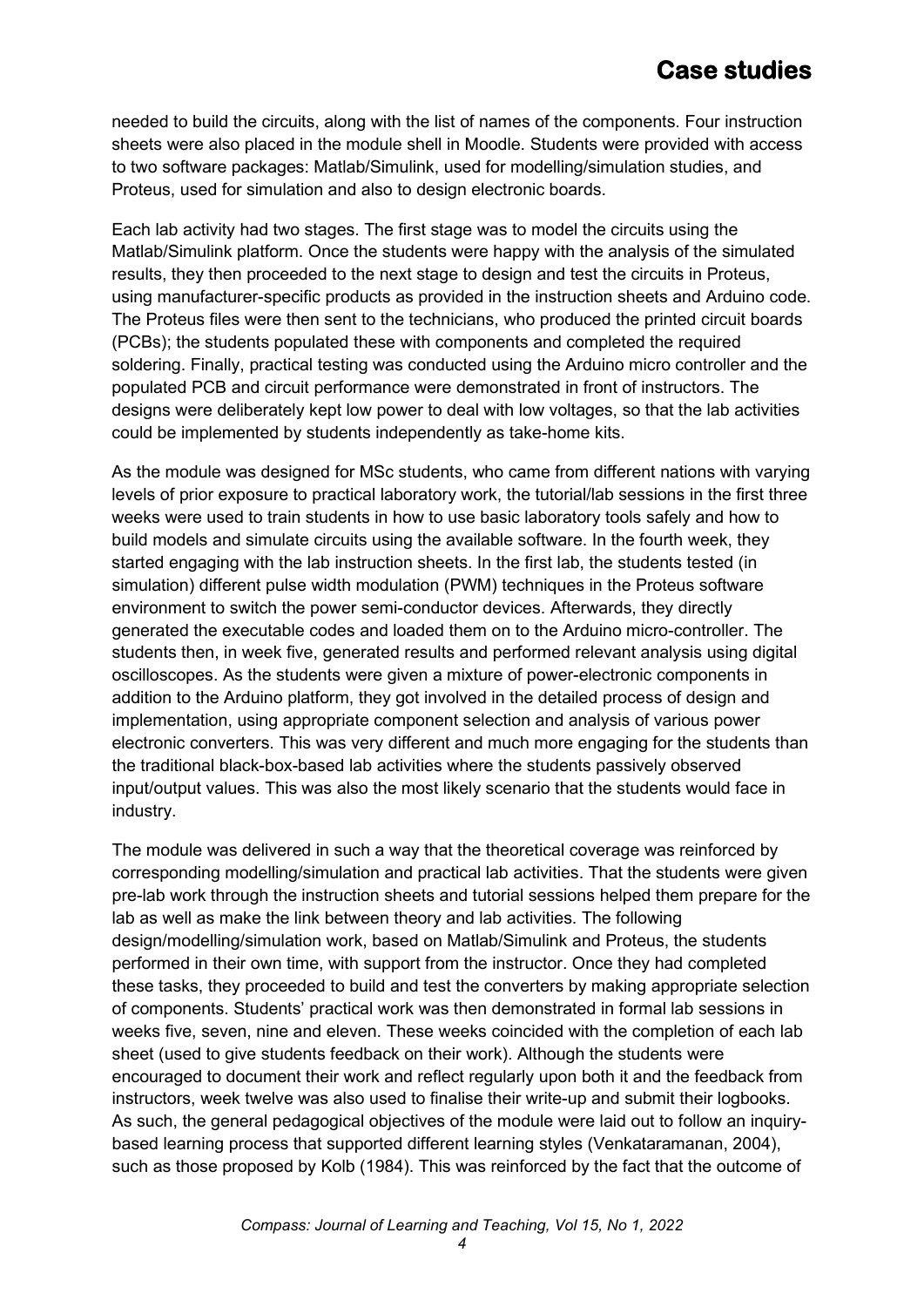the activities in the labs fed into the next topic's lesson plan. For instance, one of the earlier activities was to programme the micro-controller to generate pulse width modulation (PWM) signal which controls a metal oxide semiconductor field effect transistor (MOSFET). The PWM signal and the MOSFET were then used to drive a buck converter, which was the topic of the following lesson plan.

#### **Evaluation and analysis**

Student feedback about this new arrangement was very positive: they commented favourably on the opportunities they were getting – enabling them to do more with the takehome kits they were being given – as well as on the visual representation of some of the concepts, which they said was enhancing their understanding of the subject. However, they also said that making the licence for the design software available would have helped them to explore more aspects of the topics. This was taken on board and a student version of the licence was made available to the next cohort for them to instal in their machines.

The educational approach adopted in designing these laboratory activities provides additional hands-on experiences to motivate students and help contextualise the module material, while creating opportunities to explore the topics in greater depth. This pedagogical aspect, in conjunction with the visualisation capabilities of the laboratory tools, motivates student-oriented learning and provides significant opportunities for active learning of power electronics. Since the students received copies of relevant software and required components at the beginning of term, they had much more time to work on the lab activities; this facilitated deeper learning to take place while giving them the flexibility to fit the activities around other responsibilities. This in turn led to much better student engagement, both in terms of students' completing tasks, usually ahead of schedule, and also of their being much more proactive in making suggestions about what else they might be able to do with the kits they had. Another signature aspect of the laboratory set-up is that the skills students gain from engaging in the various tasks are very relevant to other modules, such as electrical machines and drives, helping students retain knowledge across multiple modules. In this study, many students also were motivated by the positive experience they had with the module and went on to generate project proposals for their individual research project.

Although the students provided positive feedback informally, the data collected by EVASYS was used to gauge students' perception of the module following the changes in the laboratory activities over several years. Figure 1, which shows the EVASYS average score for available data, clearly shows that there was sustained improvement in students' satisfaction with the module. The slight dip this year may have been caused by the prevailing pandemic, especially as many of the students were not in the United Kingdom (UK) and did not have the benefit of being able to engage with the practical labs. The labs were not also delivered in the normal way as a significant part of the term passed before we returned to campus-based mode of delivery.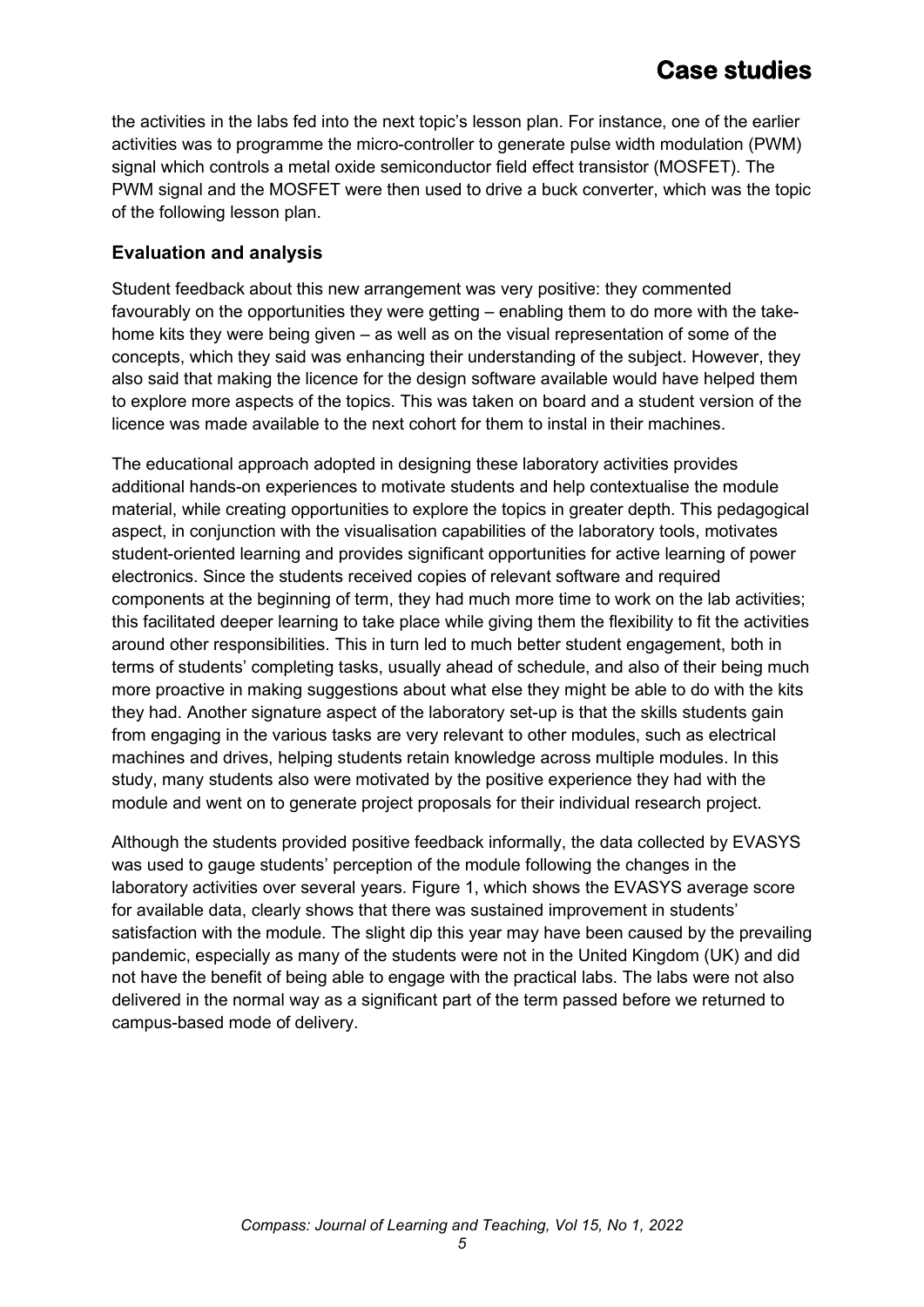

**Figure 1.** Students' response to the EVASYS survey

Although students do not generally seem very keen to write feedback in the EVASYS system, there were some positive comments in relation to the way the module was organised – including the labs. Here are a few comments taken from the EVASYS reports:

- "[My tutor] is a strict but fair lecturer. He provided us with all the necessary support and materials. This course's Moodle page was well organized."
- "It's good to have new experience in learning. There are labs with lectures to support learning."
- "Well organized module as expected, learnt more things about converters compare to my bachelor studies."

### **Limitations and conclusions**

The work for this case study was motivated by feedback from students who took the module in previous years. The students felt that there were not enough laboratory opportunities for them to experience the impact of what they were learning in real-world applications or in a way that explicitly demonstrated what components or systems were involved in the circuits. The laboratory activities were redesigned and expanded so that students could take a design from first principles to circuit-testing, using discrete components while avoiding the black-box approach. The labs were integrated with the lectures and tutorial sessions in a way that facilitated an inquiry-based pedagogic process to occur. This approach seemed to have resulted in positive experiences and improved outcomes, as evidenced from informal feedback from students and from the feedback gathered through the University's formal EVASYS system.

Although the fact that the labs were designed so that students could take the equipment and software away and work independently (which was very popular with the students), this approach is only feasible in situations where the labs could be made portable and conducted safely by the students. Another limitation might also arise from the fact that the EVASYS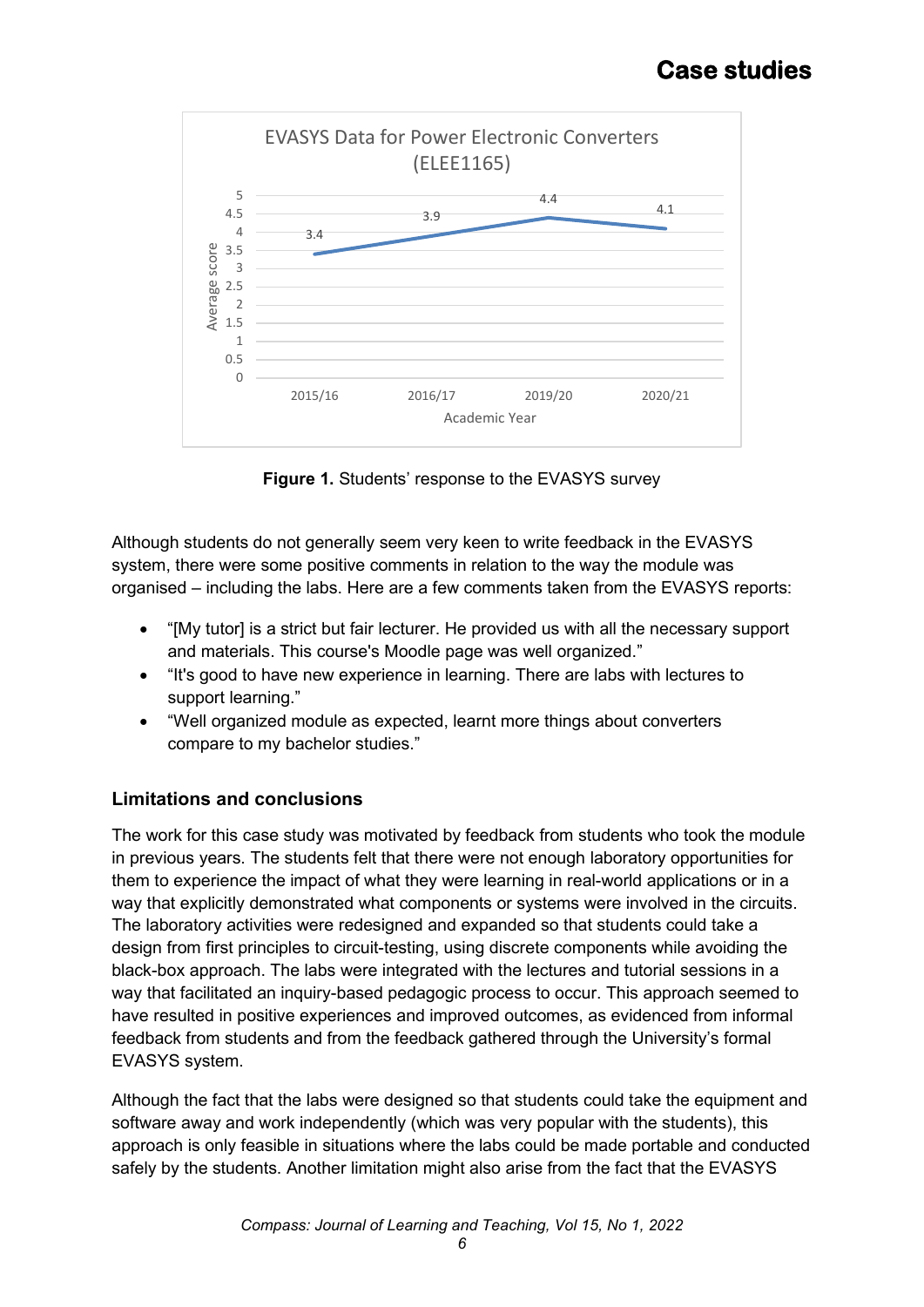system was designed to capture students' feedback on their overall experience of the module rather than just the laboratory side of the operation. That aside, there were comments from students within the EVASYS feedback that alluded to how learning/understanding was enhanced by the way the lab exercises were conducted, as evidenced in some of the student comment samples highlighted above. With the benefit of hindsight, it would have been much better and more instructive if separate and targeted feedback had been sought from the students as part of the study.

In conclusion, the study demonstrates how the benefits of project-based approach could be used to make traditional instruction-based laboratory activities more effective while making the whole set-up much more accessible to students. Many engineering disciplines and other areas that rely on expensive or bulky laboratory equipment for instructional lab exercises could benefit from adopting aspects of this study.

#### **Reference list**

Balog, R.S. (2005) 'Modern Laboratory-Based Education for Power Electronics and Electric Machines.' *IEEE Transactions on Power Systems*, 20(2). Available at: https://ieeexplore.ieee.org/document/1425543 (Accessed: 16 February 2022).

Chen, S. (2010) 'The view of scientific inquiry conveyed by simulation-based virtual laboratories.' *Computers and Education*. Available at: https://www.sciencedirect.com/science/article/pii/S0360131510001417 (Accessed: 16 February 2022).

Corter, J.E., Nicherson, J., Esche, S.E., Chassapis, C., Im, S. and Ma, J. (2007) 'Constructing reality: A study of remote, hands-on, and simulated laboratories.' *ACM Transactions on Computer-Human Interaction*, 14(2), 7. Available at: https://www.researchgate.net/publication/220286297 Constructing reality A study of rem ote hands-on and simulated laboratories (Accessed: 16 February 2022).

Drofenik, U. and Kolar, J.W. (2002) 'Survey of modern approaches of education in power electronics.' In: *Proceedings of the IEEE Applied Power Electronics Conference*, 2, 749-755. Available at: https://ieeexplore.ieee.org/document/989329 (Accessed: 16 February 2022).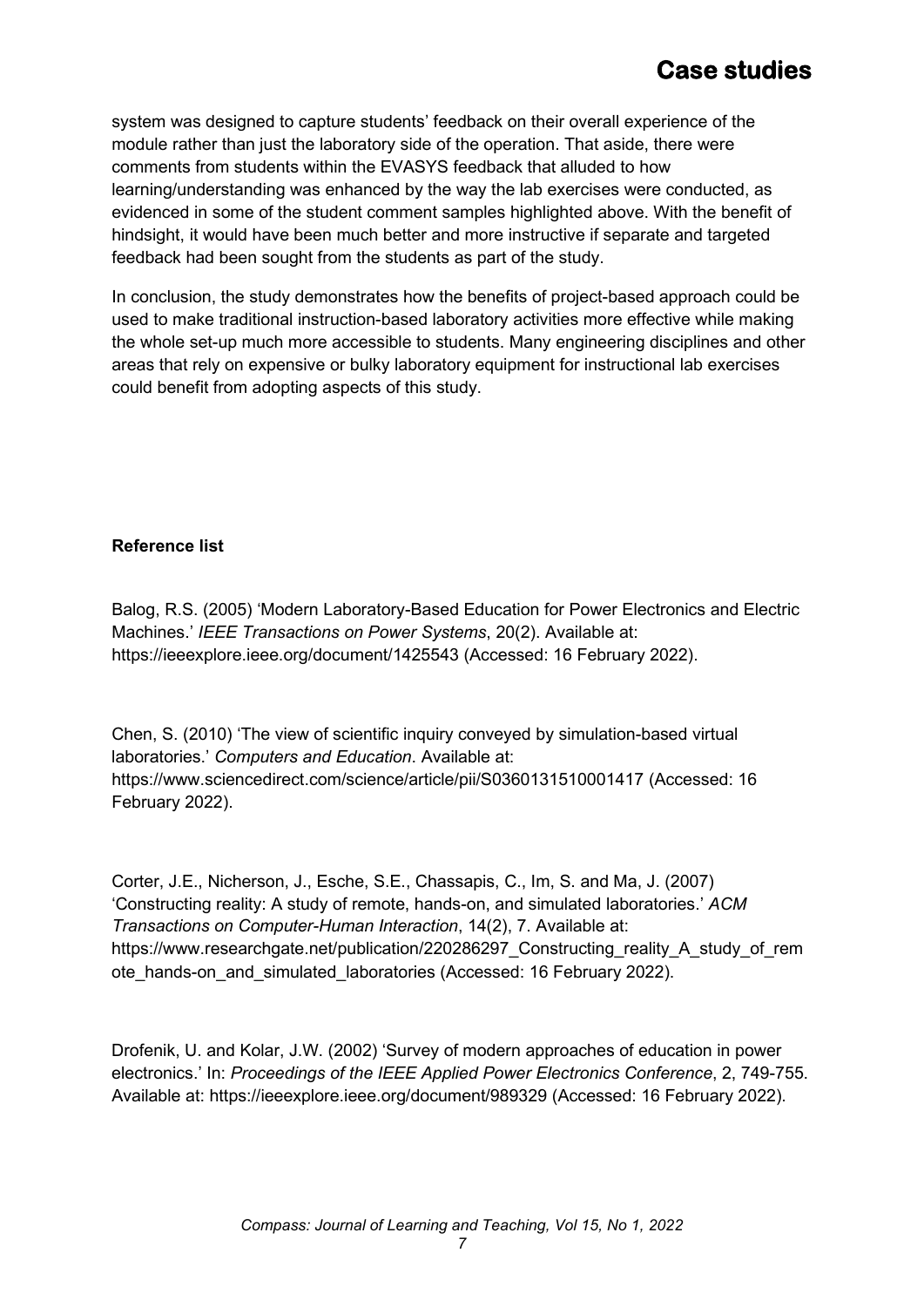Dym, C.L., Agorino, A.M., Eris, O. and Frey, D.D. (2005) 'Engineering design thinking, teaching and learning.' *Journal of Engineering Education*, 94(1), 103-120. Available at: https://onlinelibrary.wiley.com/doi/epdf/10.1002/j.2168-9830.2005.tb00832.x?saml\_referrer (Accessed: 16 February 2022).

Emadi, A., Lee, Y.J. and Rajashekara, K. (2008) 'Power electronics and motor drives in electric, hybrid electric, and plug-in hybrid electric vehicles.' *IEEE Trans. Ind. Electron*, 55(6), 2237-2245, 2008 Available at: https://ieeexplore.ieee.org/document/4493430 (Accessed: 16 February 2022).

Feisel, L. (2005) 'The Role of the Laboratory in Undergraduate Engineering Education.' *Journal of Engineering Education*, 00(1), 121-130. Available at: https://onlinelibrary.wiley.com/doi/abs/10.1002/j.2168-9830.2005.tb00833.x (Accessed: 16 February 2022).

Finkelstein, L.N.D., Adams, W.K., Keller, C.J., Kohl, P.B., Perkins, K.K., Podolefsky, N.S., and Reid, S. (2005) 'When learning about the real world is better done virtually: A study of substituting computer simulations for laboratory equipment.' *Physical Review Special Topics -. Education Reseach*, 1(1) Available at: https://journals.aps.org/prper/pdf/10.1103/PhysRevSTPER.1.010103 (Accessed: 16 February 2022).

Gomes, L. and Bogosyan, S. (2009) 'Current Trends in Remote Laboratories.' IEEE Transactions on Industrial Electronics, 56(12), 2009 Available at: https://ieeexplore.ieee.org/document/5280206 (Accessed: 16 February 2022).

Grayson, L.P. (1993) *The Making of an Engineer*. New York, NY: John Wiley and Sons. ISBN: 0471597996

Gustavsson, I., Zackrisson, J., Bartunek, J.S., Åkesson, H., Håkansson, L. and Lagö, T. (2006) 'An Instructional Electronics Laboratory Opened for Remote Operation and Control.' *9th International Conference on Engineering Education*. Available at: https://www.researchgate.net/publication/253165829 An Instructional Electronics Laborato ry Opened for Remote Operation and Control (Accessed: 16 February 2022).

Kolb, D.A. (1984) *Experiential Learning: Experience as the Source of Learning and Development*. Englewood Cliffs, NJ: Prentice-Hall. ISBN: 0133892409